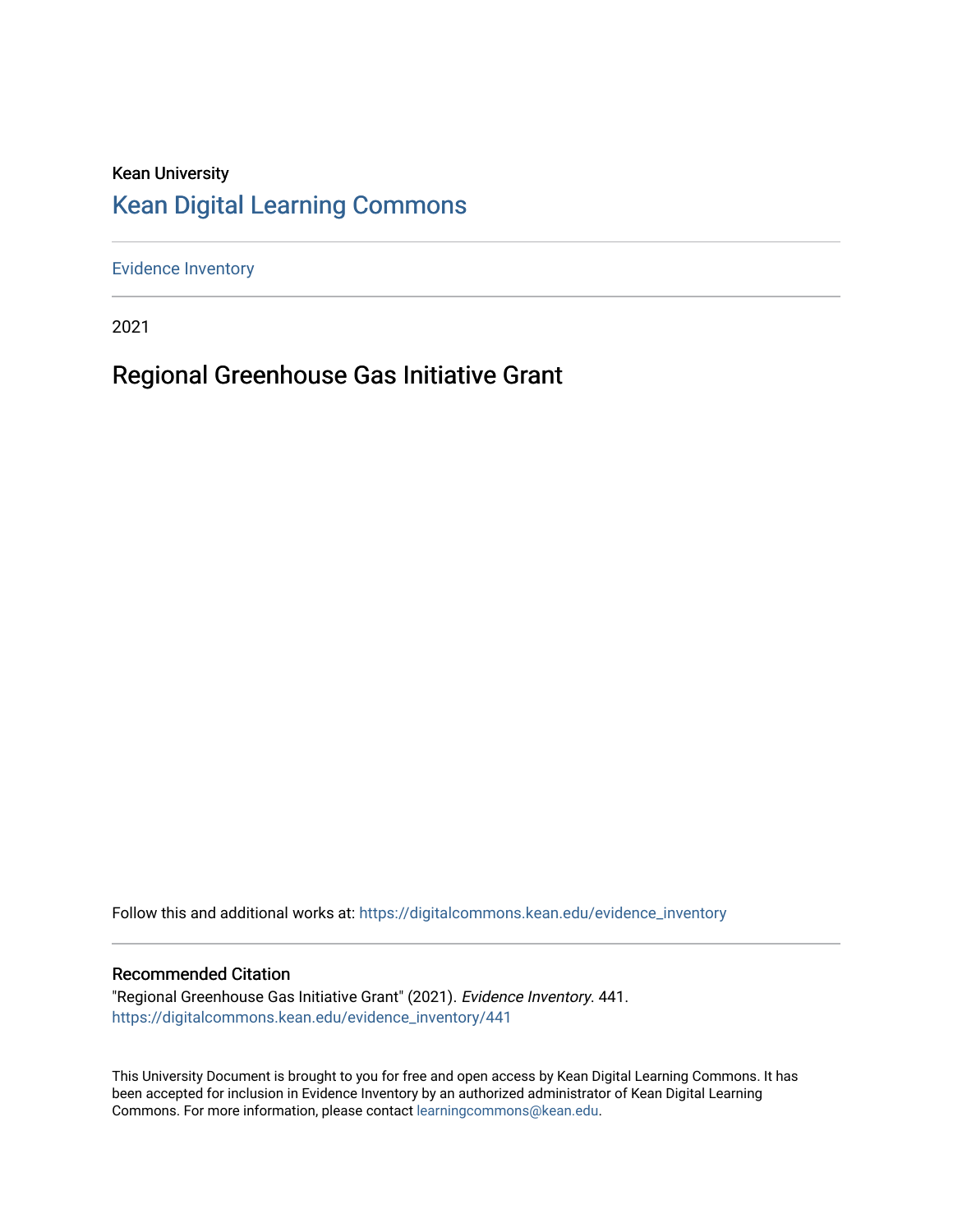#### Regional Greenhouse Gas Initiative Grant

#### Abstract

Regional Greenhouse Gas Initiative Grant

#### Keywords

Regional Greenhouse Gas Initiative Grant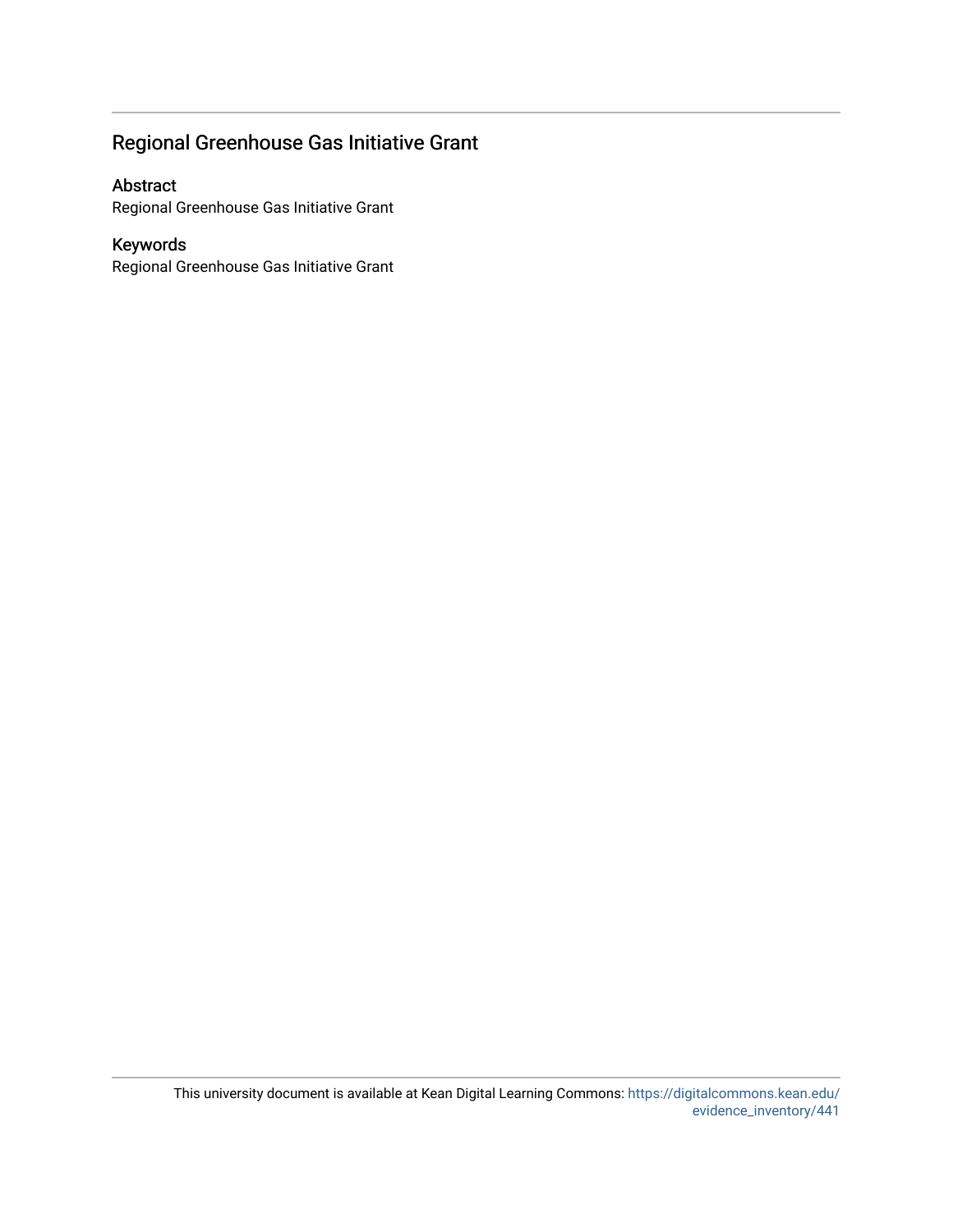## Fall 2021 Semester

Learn more about the University's health and safety [protocols](https://www.kean.edu/welcome-fall-2021-semester) to help protect the campus community from COVID-19 and reduce the spread of the virus.

# Kean Receives State Grant to Roll Out Electric Buses

**Feb 17, 2021**



*Electric buses similar to this -- but decorated in Kean colors -- are expected to be coming to the Kean campus.*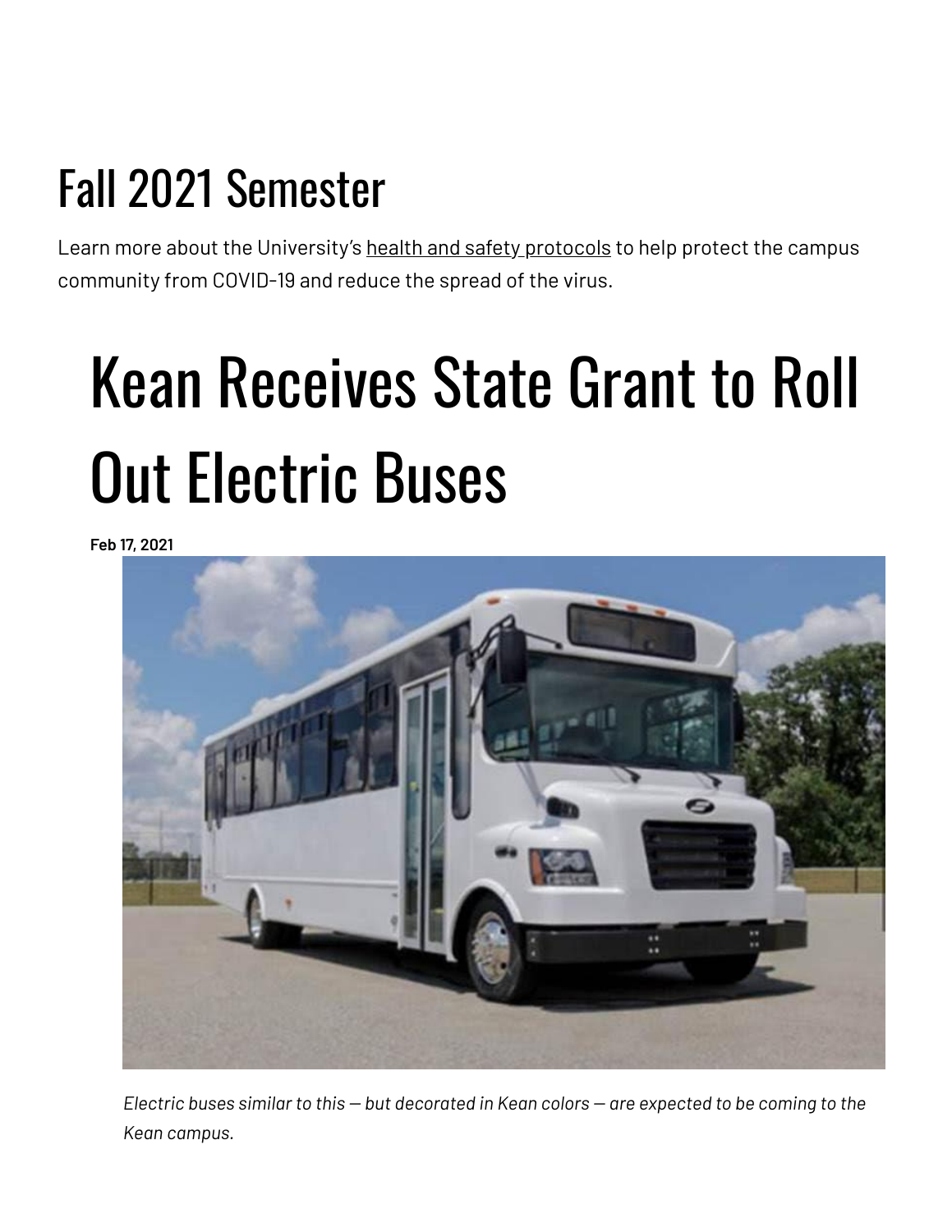Kean University received nearly \$2 million in state grant money to purchase a fleet of seven electric shuttle buses that will provide environmental benefits on campus and beyond.

The project is being funded through a \$100 million statewide clean transportation program announced by Gov. Phil Murphy.

"Kean is proud to be part of the effort to improve air quality and reduce the effects of climate change in our state," said Kean President Lamont O. Repollet, Ed.D. "By bringing electric buses to Kean, we are helping to promote a clean environment both here on campus and in our surrounding communities."

At a press conference in Newark on Tuesday, Gov. Murphy touted clean transportation projects as a major step toward addressing climate change, achieving environmental justice and moving the state toward 100% clean energy by 2050.

The new buses will replace most of the University's aging fleet of three full-size buses, four trolleys and two small buses.

Kean applied in 2018 for grant funding to replace University shuttle buses with electric versions. The Kean project, called "Fleet Sweep," was driven by alumnus Emil Bustamante '18, a sustainability science major. After graduation, he worked part-time as an academic specialist/sustainability officer at Kean.

"This is a huge achievement for Kean," he said. "This is part of a bigger thing than all of us. The climate is changing, and we can have an impact on this. We can be the innovators."

Bustamante, of Elizabeth, who is now a teacher in Elizabeth and also owns a barber shop, said he continued to follow up on the project even after he left Kean. He said he was near tears Tuesday when he learned the University received the funding.

In the geographic area around Kean's main campus, about 325,000 people will benefit from the impact of emissions reduction, he said.

"I saw this could make a big impact. It's not only going to save money on diesel, gas and oil, it's going to decrease our carbon footprint by a huge amount," Bustamante said.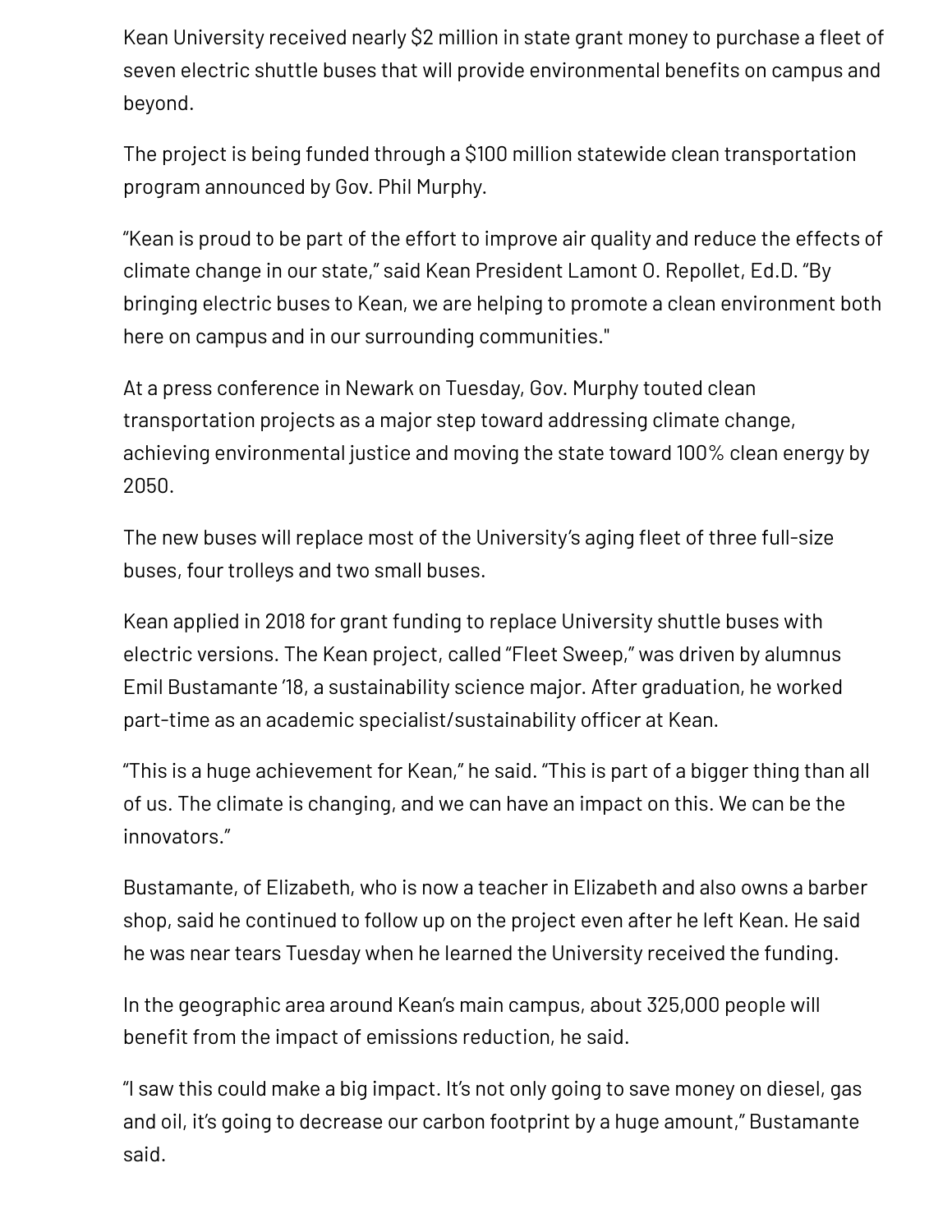Acquiring the new buses is expected to take at least six months, but may take longer due to pandemic-related delays.

Across the state, other projects funded by Murphy's initiative include electric garbage trucks, school buses, cargo-handling equipment and electrified NJ Transit buses. New Jersey City University also received funding for electric shuttle buses.

"The investments we are announcing signify our commitment to environmental justice and equity, while building a cleaner economy that works for all," said Murphy, who on Tuesday also took action creating the state Office of Climate Action and the Green Economy. "Together, these initiatives will make New Jersey stronger, fairer and greener—for generations to come."

The \$100 million in statewide funding is coming from the proceeds of the state's participation in the Regional Greenhouse Gas Initiative and the Volkswagen Mitigation Trust Fund, a fund created by a settlement over emissions violations reached by Volkswagen with the U.S. Environmental Protection Agency.

### Tagged

**Campus and [Community](https://www.kean.edu/taxonomy/term/795)**

| <b>News</b>             |  |
|-------------------------|--|
| <b>Events</b>           |  |
| <b>Experts</b>          |  |
| <b>Kean in the News</b> |  |
|                         |  |

**News [Archive](https://www.kean.edu/news/archive)**